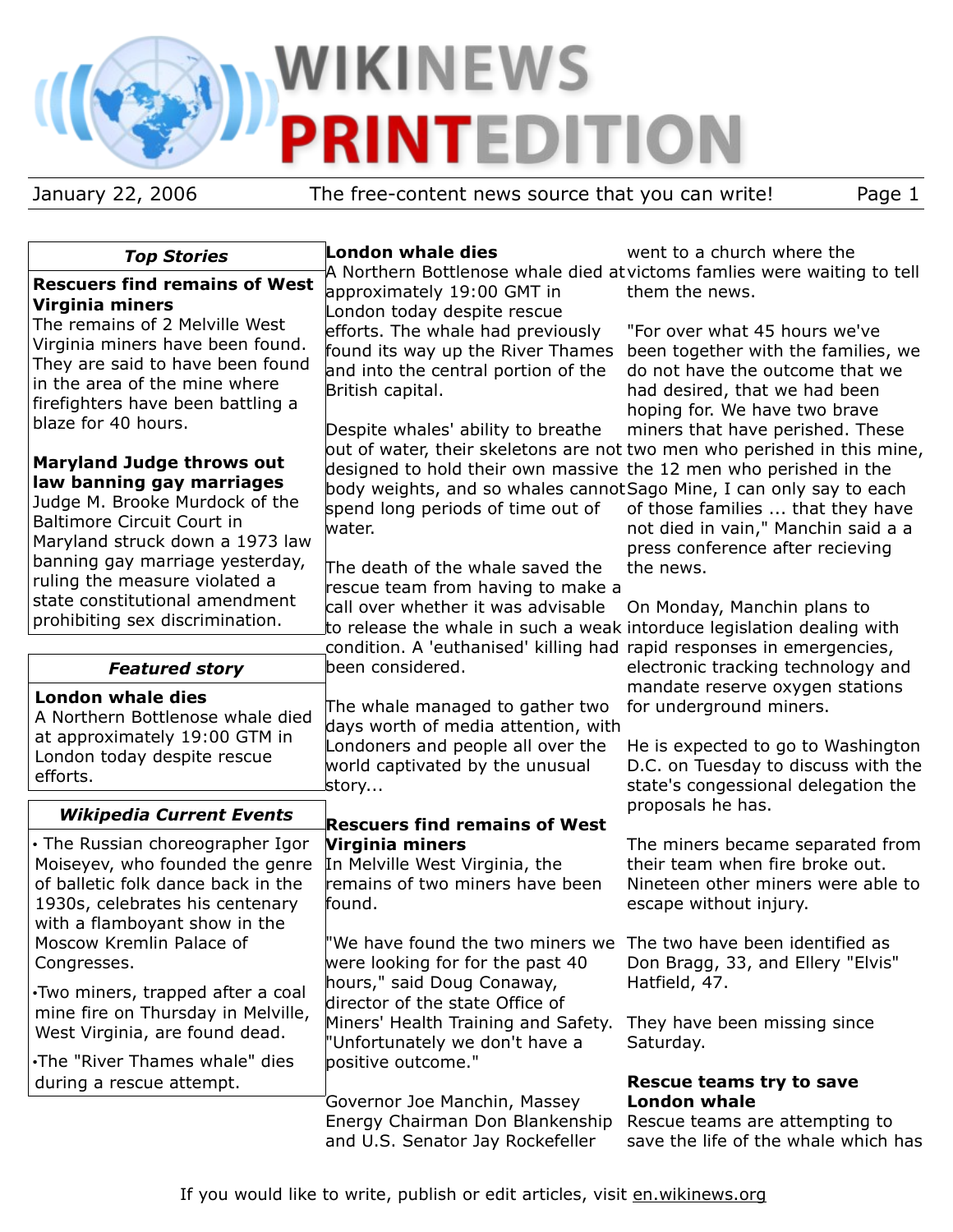been swimming in the London Thames river over the past few days. The northern bottle-nosed whale, which had gotten weaker and weaker, became beached this afternoon. Rescue teams quickly moved the whale onto an inflatable pontoon, keeping the whale in water but with its blowhole above the surface.

Experts then tried to evaluate the condition of the whale by performing ultrasound checks to see how much blubber and blood the whale has, and by taking some Annual Screen Actors Guild blood tests. The breathing rate of the whale was around four inhalations per minute.

The pontoon is currently being towed by a barge slowly downstream.

The British Divers Marine Life Rescue team lead the rescue effort. They hope to be able to release the whale in as deep water as possible, but only if it is in good enough health. If the whale is considered to be in too weak a condition to survive, it may be euthanised, experts have said.

The rescue mission is being filmed by television crews, including from helicopters, and broadcast live onto rolling news channels. Mark Stevens, a member of the British Divers Marine Life Rescue team reported on the situation live on TV using a mobile phone, direct from the scene where he was standing in the water. At one point Farm (1938), The Little Princess he asked the BBC to tell their helicopter to fly higher, as the noise made the whale's breathing rate temporarily go up.

The whale sightings have captivated the British public, with spectators lining the banks of the Thames to take photographs and try and spot the whale. However,

the inital surprise at seeing the whale soon turned to concern as experts fear for the whale's long term health. Initial plans to transfer the whale from the barge "Crossness" to a deep-sea ship have been abandoned as the condition of the whale deteriorates, but it is still hoped to release the whale in the Thames estuary.

## **Many SAG Awards presenters announced**

A list of presenters at the 12th Awards® were announced Thursday. The first roster of presenters will include Naveen Andrews (LOST), Patricia Arquette (Medium), Benjamin Bratt (E-Ring), Marg Helgenberger (CSI: Crime Scene Investigation), Felicity Huffman (Desperate Housewives), Eva Longoria (Desperate Housewives), Ellen Pompeo (Grey's Anatomy), SAG President Alan Rosenberg, William Shatner (Boston Legal), David Strathairn (Good Night, and Good Luck.) and Hilary Swank (Million Dollar Baby).

The Guild previously announced that Jamie Lee Curtis will present SAG's 42nd Life Achievement Award to Shirley Temple Black. Ms. Black was a legendary child actress in the 1930s, starring in movies including Bright Eyes (1934), Curly Top (1935), Poor Little Rich Girl (1936), Heidi (1937), Rebecca of Sunnybrook (1939).

Screen Actors Guild (SAG) is the nation's largest labor union representing working actors.

# **Euromillions lottery jackpot set** right after the ruling was made. **to rise to £100m**

Despite lots of publicity and media attention causing a last minute

rush to buy tickets, there was no winner of the £85m jackpot in this week's 'Euromillions' lottery. This is the tenth week that no-one has won the top prize, which has 'rolled-over' to create bigger and bigger jackpots each week. Next week's jackpot now looks set to be worth around £100m, the biggest in European lottery history.

To win the jackpot, Players must match five main numbers from 1 to 50, plus two 'Lucky Star' numbers from one to nine. This week's winning numbers were 12, 15, 33, 44 and 50, with the Lucky Stars being 2 and 6.

The pan-Europe lotter is open to players in Austria, Belgium, France, Ireland, Luxembourg, Portugal, Spain, Switzerland and the United Kingdom.

The odds of winning the jackpot are 1 in 76,275,360.

If the estimated £100 million jackpot were to be shared equally amongst the populations of the countries participating, each person would receive 50p.

# **Maryland Judge throws out law banning gay marriages**

Judge M. Brooke Murdock of the Baltimore Circuit Court in Maryland struck down a 1973 law banning gay marriage yesterday, ruling the measure violated a state constitutional amendment prohibiting sex discrimination.

The decision will not allow gay couples to be immediately eligible for marriage licenses because Murdock stayed the order pending an appeal. The state's attorney general's office filed the appeal

"Although tradition and societal values are important, they cannot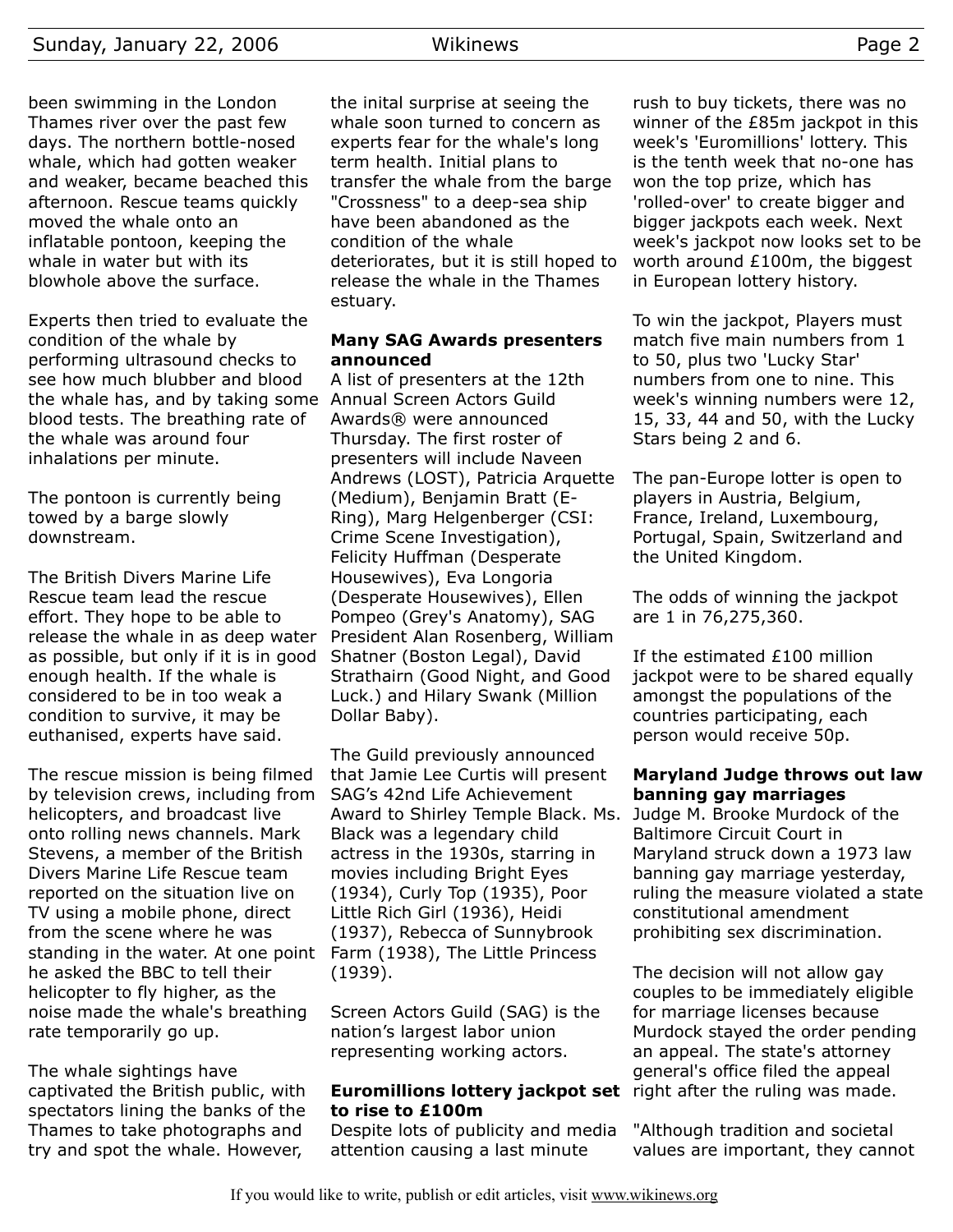be given so much weight that they resources to support the appeal. alone will justify a discriminatory statutory classification," the judge stated in the ruling. "When tradition is the guise under which prejudice or animosity hides, it is not a legitimate state interest."

In making the decision, Judge Murdock wrote, "the court is not unaware of the dramatic impact of its ruling."

Ken Choe, a lawyer with the American Civil Liberties Union's (ACLU) Lesbian and Gay Rights Project, said "men and women were indeed treated differently under the law Judge Murdock struck down. A man can marry a woman, but a woman can't marry a woman. Same-sex couples need the same protections for their families that opposite-sex couples do."

The ACLU hailed the ruling, calling it "a historical step toward allowing same-sex couples to legally marry in Maryland." She considered but dismissed all the state's arguments for the restriction, noting "Prevention of same-sex marriage is not rationally related to the state's interests in promoting stable families and protecting the best interests of children. ... These arguments are illogical and inaccurate."

Governor Robert L. Ehrlich Jr. released a statement saying that that the state will "begin a vigorous appeals process. I firmly believe the institution of marriage is for one man and one woman only."

Governor Ehrlich had sent to Attorney General J. Joseph Curran Jr. (D), a letter in response to the ruling advising him to appeal the decision and offered additional

"We have noted an appeal and think it appropriate that the court stayed the operation of its order," said Kevin J. Enright, a spokesman for Curran, in a statement. "We await having the decision of Maryland's appellate courts."

The Maryland House of Delegates scheduled hearings for January 31, 2006 on proposals dealing with same-sex marriages, including a proposed constitutional amendment.

John Lestitian, a plaintiff in the case, said Murdock's decision was "a step in a very long process. As a 40-year-old man, I should be able to decide who my family is."

"This is such an exciting moment," said Lisa Polyak. Her partner of 24 years, Gita Deane, was a plaintiff in the case. "Our participation in this lawsuit has always been about family protections for our children. Tonight, we will rest a little easier knowing that those protections are within reach."

The equal rights amendment Maryland's State Constitution was ratified by voters in 1972. The marriage law which defined marriage as only between one man and one woman was approved the following year.

The lawsuit leading to the decision started when nine gay and/or lesbian couples and one individual sued court clerks in five Maryland counties for denying marriage licenses to them, citing legal, financial, and emotional harm. In July of 2004, the ACLU filed the suit challenging the state ban on same-sex marriage.

Same-sex marriages are only legal in the state of Massachusetts in

the United States, with the states of Vermont and Connecticut recognizing other civil unions. Hawaii and New Jersey offer some legal protections to same-sex couples, while 13 states have appoved constitutional amendments rejecting recognition of same-sex marriage. Courts in California, New Jersey, New York and Washington State are facing cases on the issue.

#### **Experts fear for the health of London whale**

Experts are now fearing the worst for the northern bottle-nosed whale that is still swimming in the Thames river London. The Thames Whale was first spotted on Thursday, with widespread media coverage yesterday and huge crowds of spectators attracted to the river.

There were hopes that the whale was heading back out to sea, but these were dashed by a fresh sighting of the whale from Albert bridge in Chelsea.

Experts say that the whale is now looking increasingly distressed, with numerous cuts to its body. The whale has already been partly beached on a few occassions, but each time has managed to free itself.

According to blogger Andrew (eyedropper.co.uk), a BBC picture editor, if the whale should die it would be up to Admiral the Lord Boyce GCB OBE 'to arrange for a tooth to be extracted and sent to the Natural History Museum, and a proper burial to be made'.

#### **Alan Carpenter "effectively" new Western Australian Premier**

Western Australian Energy Minister Alan Carpenter has confirmed he will become Western Australia's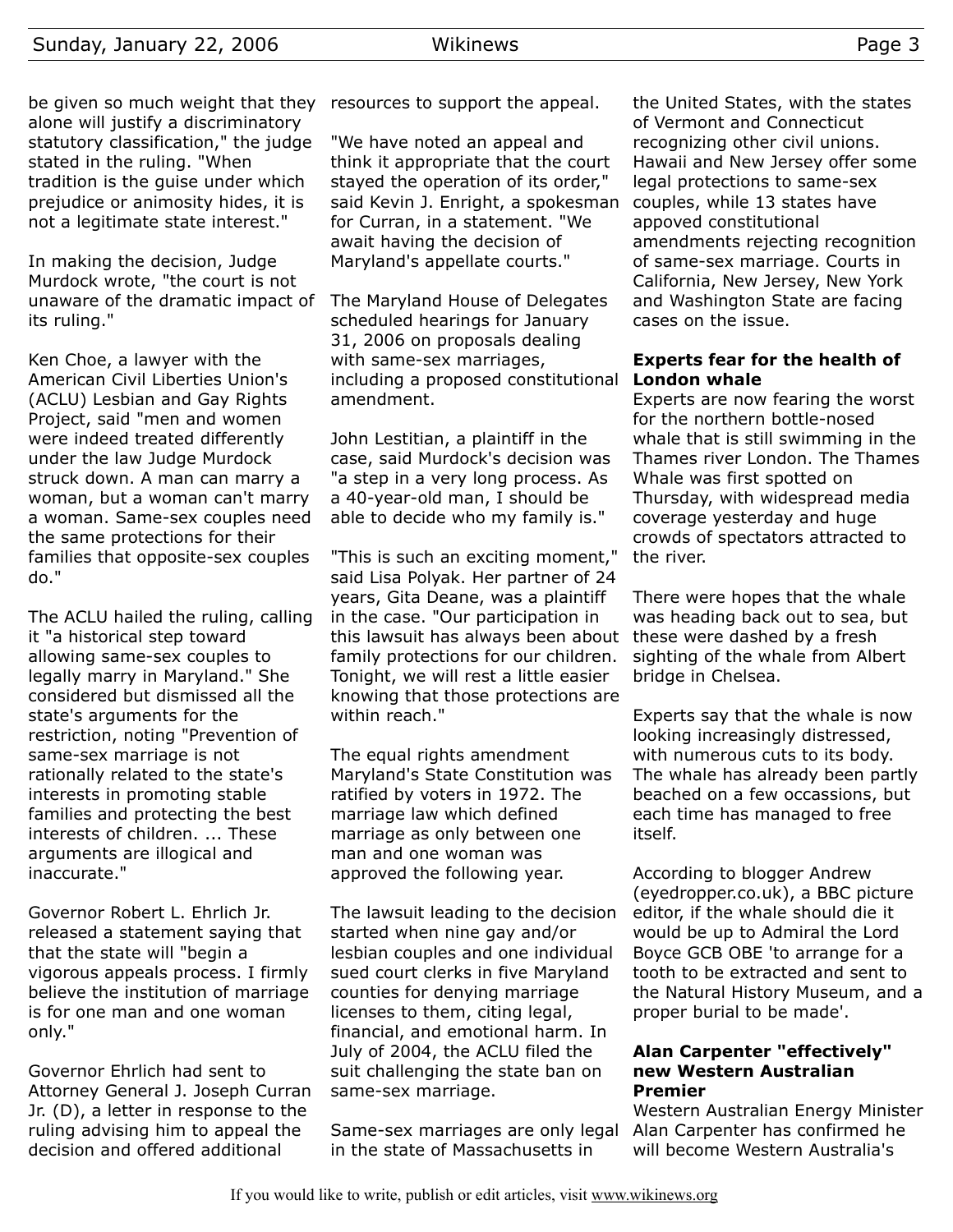next state Premier.

The top job became vacant following Premier Geoff Gallop's shock resignation on Monday 16th January. Contender Police Minister Michelle Roberts has withdrawn from the leadership race, saying Mr Carpenter has her support.

Speaking in Perth today, Labor powerbroker Jim McGinty said Mr Carpenter was now "effectively" the WA premier, putting an end to a week of speculation about jockeying for the role.

"We were all shocked and saddened by Dr Gallop's announcement on Monday but to have a new premier by the end of the week is as smooth (a transition) as you could hope for," Mr McGinty said today.

Mr Carpenter will now be elected unopposed when caucus meets on Tuesday. WA Attorney-General and former Labor leader Mr McGinty says Mr Carpenter will make a great premier but it is important he does not change too much.

"In my experience when people start to try to change their appearance or their personality is when they fail," he said. "I'm sure Alan Carpenter will remain Alan Carpenter."

Alan Carpenter was born in Albany, Western Australia, on January 4 1957. After graduating from the University of Western Australia with an Arts degree (politics) in 1979, he began a career as a journalist with the Albany Advertiser newspaper. He has worked for TVW Channel 7, Perth and also ABC TV as a State political reporter.

In 1992, he became the 7.30

presented the ABC's Stateline program. In April 1996, he resigned from the ABC and gained ALP endorsement for new state seat of Willagee. He won the seat in December 1996.

Mr Carpenter has held the Shadow portfolios of Disability Services, Sport & Recreation, Family & Children's Services, Education and Drugs. He became Minister for Education, Sport & Recreation and Indigenous Affairs in February 2001. He became the Minister for Education and Training in June 2003. Following the Gallop Government's re-election in February 2005, he became the Minister for State Development and Energy.

Mr Carpenter said he had been well schooled for the leadership position by Dr Gallop, who shocked parliament on Monday with the announcement he was quitting to battle depression.

"I was a huge supporter of Geoff, he was an outstanding premier and to match that would be no easy feat," Mr Carpenter said.

#### **Australian Defence Minister resigns**

Australian Defence Minister, Liberal Senator Robert Hill, 59, has resigned after almost a quarter of a century in Parliament and confirmed he will retire from the Senate. The Senator has been the longest serving leader of his party in the Upper House since Federation.

Report's Presenter in WA and later few days in the Senate in the next Robert Murray Hill was elected to the Senate for South Australia in 1980. Having spent 13 years in Opposition, he was appointed Environment Minister when the Howard Government was elected in 1996. He will serve out his final session of parliament.

Prime Minister Howard said Senator Hill's exit after almost 25 years in Parliament and 13 years as Liberal Senate leader would be a "huge loss" for the Government.

Mr Hill said it was good to make a decision to leave parliament before he was forced out for other reasons.

At his farewell media conference on Friday, he said he has "no regrets." Questioned over the wisdom of Australia's involvement in the Iraq war he said, "...there was a time where we saw defence simply in terms of almost hiding behind the moat. We no longer do that."

"We go out and we look after Australia's interests and we become part of an international community that's interested in security and stability, and we're prepared to take risks to achieve those goals," he said.

The Australia Defence Association praised his efforts as defence minister, a position he has held since November, 2001. "He's easily the best defence minister of the Howard government and the best, along with (Labor's) Robert Ray since the 1970s," Defence Association spokesman Neil James said.

It's widely expected that Robert Hill will become the next Australian representative to the United Nations in New York. Senator Hill yesterday articulated a case for reform of the global body. "This Government believes in collective security, it believes in the commitments of the charter, but it would like to see the UN work efficiently and effectively," he said.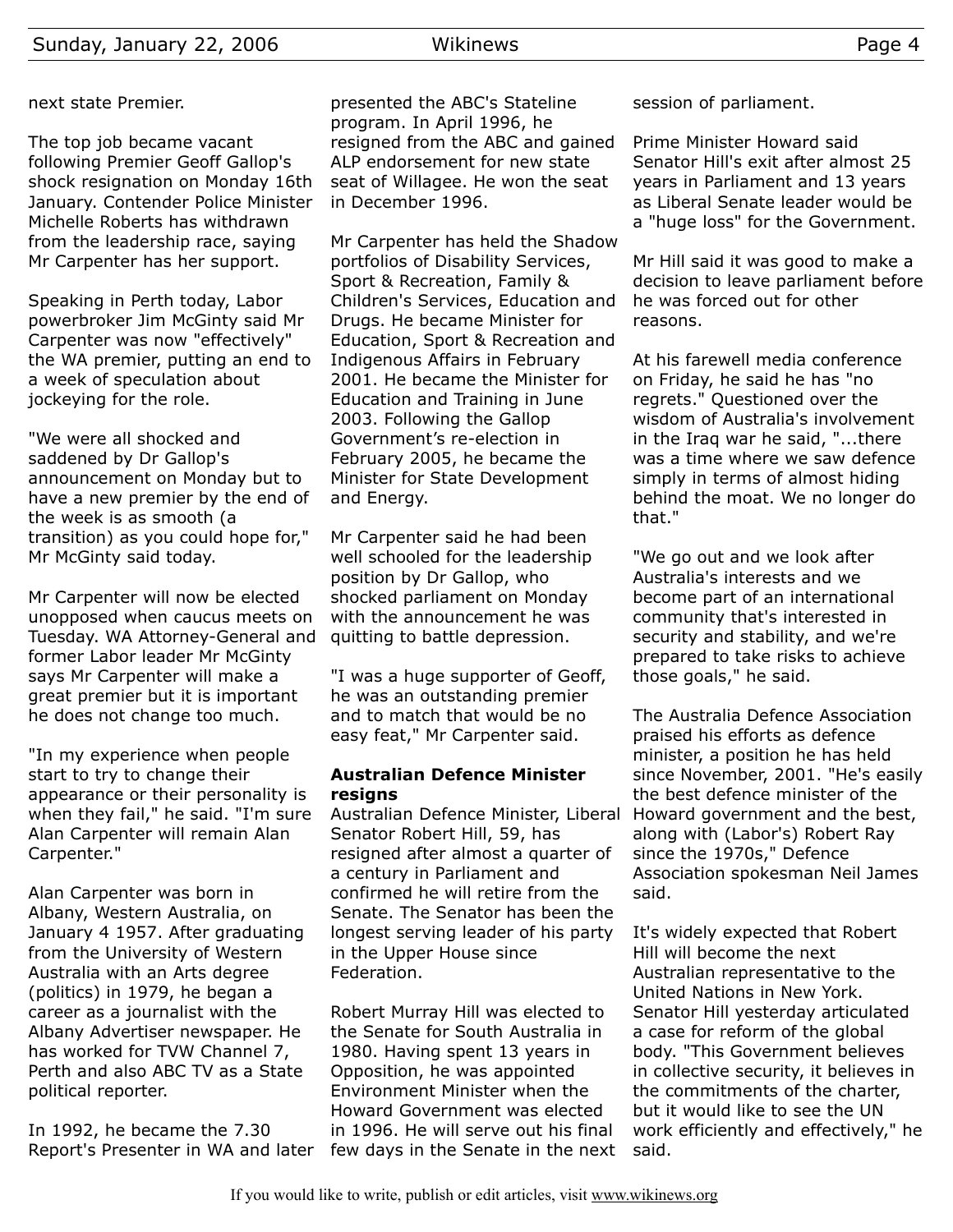The most likely candidates for the defence portfolio are Finance Minister Nick Minchin and Health Minister Tony Abbott.

# **Ayman al-Zawahiri releases new tape**

The CIA has confirmed that a tape that surfaced today is that of Ayman al-Zawahiri.

A spokesman for the CIA said, "Following technical analysis of the tape, the CIA has assessed that it is the voice of Ayman al-Zawahiri."

The tape was posted on an internet forum that has carried Al Qaeda communiqués before.

On the tape, Zawahiri read a poem called the "martyrs of jihad". He said that he dedicates it to "Muslim brothers everywhere, to the mujahedeen brothers in Islam's fortified borderlines against the Zionist-Crusader campaign in Palestine and Iraq, Afghanistan and Chechnya and to the lions chasing the crusaders' gangs and hired hands in Afghanistan's mountains and valleys and its wounded capital, Kabul."

He then went on to say, "I am honored to present this mujahedeen poem, written by Maulai Muhibbulla al-Qandahari, who carried the pen and the sword and was known in the circles of scholars and the training camps and the battlefields of jihad."

It is still unclear as to when the tape was made exactly and it is still unclear if it has anything to do with the release of Bin Laden's tape yesterday.

On the tape, Zawahiri makes no mention of the U.S. missile attacks This week, she received a letter that killed 18 people, including

women and children, and is suspected of killing 4 terrorists last week.

A U.S. counterterrorism expert said there was "no reason to believe it was done recently. It could be something that someone pulled off the shelf and decided to post."

U.S. officials reasoned that the tapes release "might have been timed to assure his followers that Bin Laden was alive and well" just days after the U.S. air strikes.

# **U.S. rejects Bin Laden's Truce**

On Thursday, Vice President, Dick Cheney dismissed Bin Laden's truce saying that "We don't negotiate with terrorists. I think you have to destroy them."

Cheney also said that he thinks the Al Qaeda truce appeared to be a "ploy," but also added that "it is too early to draw conclusions." He also said, "I'm not sure what he's offering by way of a truce. I don't think anybody would believe him...it sounds to me like it's some kind of a ploy. This is not an organization that's ever going to sit down and sign a truce."

### **Message in bottle travels from UK to Australia**

A message in a bottle thrown into the sea by a four-year-old girl in w:England has been found 9,000 miles away in Western Australia.

Alesha Johnson threw the bottle into the water at Morecambe Bay, Lancashire last July, enclosing her Heysham address, and a picture of herself.

The note read: "If you get this message, please write back."

from a 10-year-old from Perth,

who said he had found the bottle in a local Boatyard.

Doreen Johnson, the manager of the nursery Alesha attends in Heysham, said: "We were all very excited when the letter from Australia arrived addressed to Alesha.

"We never dreamed the bottle would go that far, it's amazing."

The Australian boy, who said only that his name was Bob, wrote in his letter that he had asked his father to look up Heysham on the Internet.

The child did not enclose an address as he said he was moving house, but would write back when he had his new address: "We are in the middle of moving house and it's Christmas here but when we are settled I'll write to you again".

Nobody will know exactly how it got there but the most likely route would have been into the Atlantic, sweeping down the west coast of Africa and into the Southern Hemisphere. After rounding the Cape of Good Hope the bottle must have then crossed the Indian Ocean. Oceanographers suspect the bottle could not have travelled the whole way on its own in only six months, and it must have been caught up by a ship and transported part of the way.

"It was summertime when we threw it in the sea. All the children in class were given bottles to take home in July but Alesha's is the only one that got a reply", she said.

"I don't know what the other parents did with theirs. We went straight down to Morecambe Bay. Alesha was only 3 at the time. She could barely throw the cola bottle